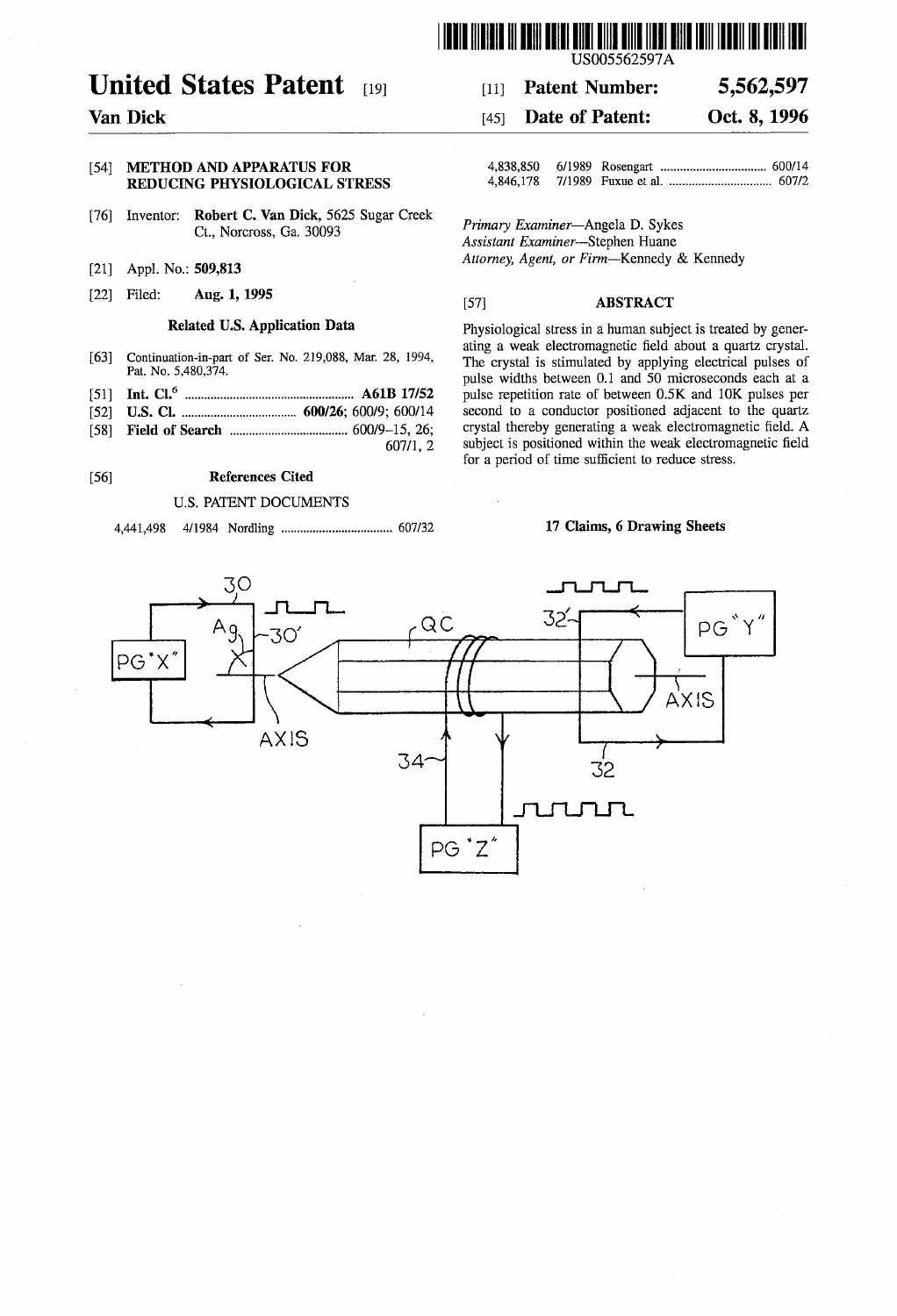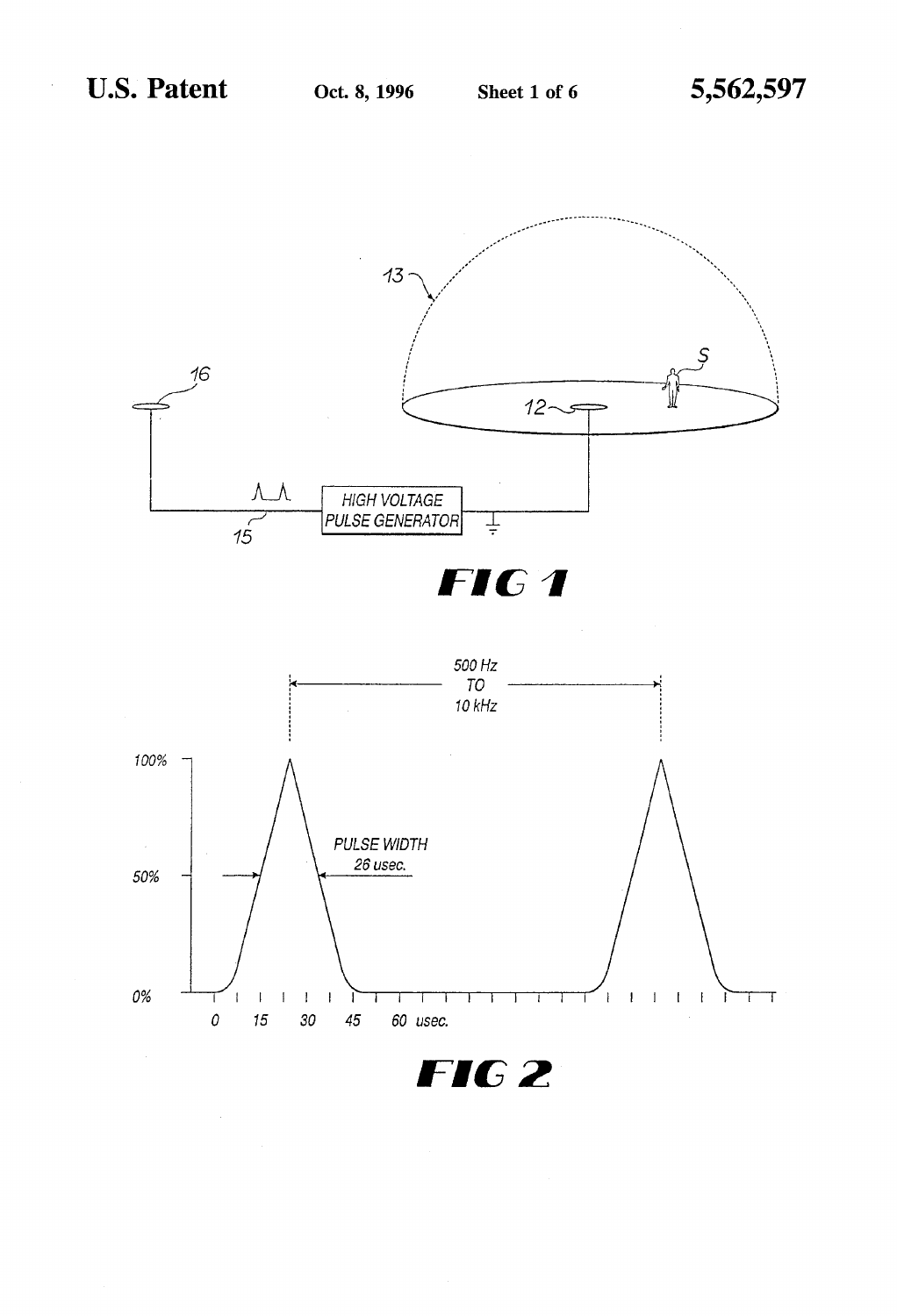

FIG 3A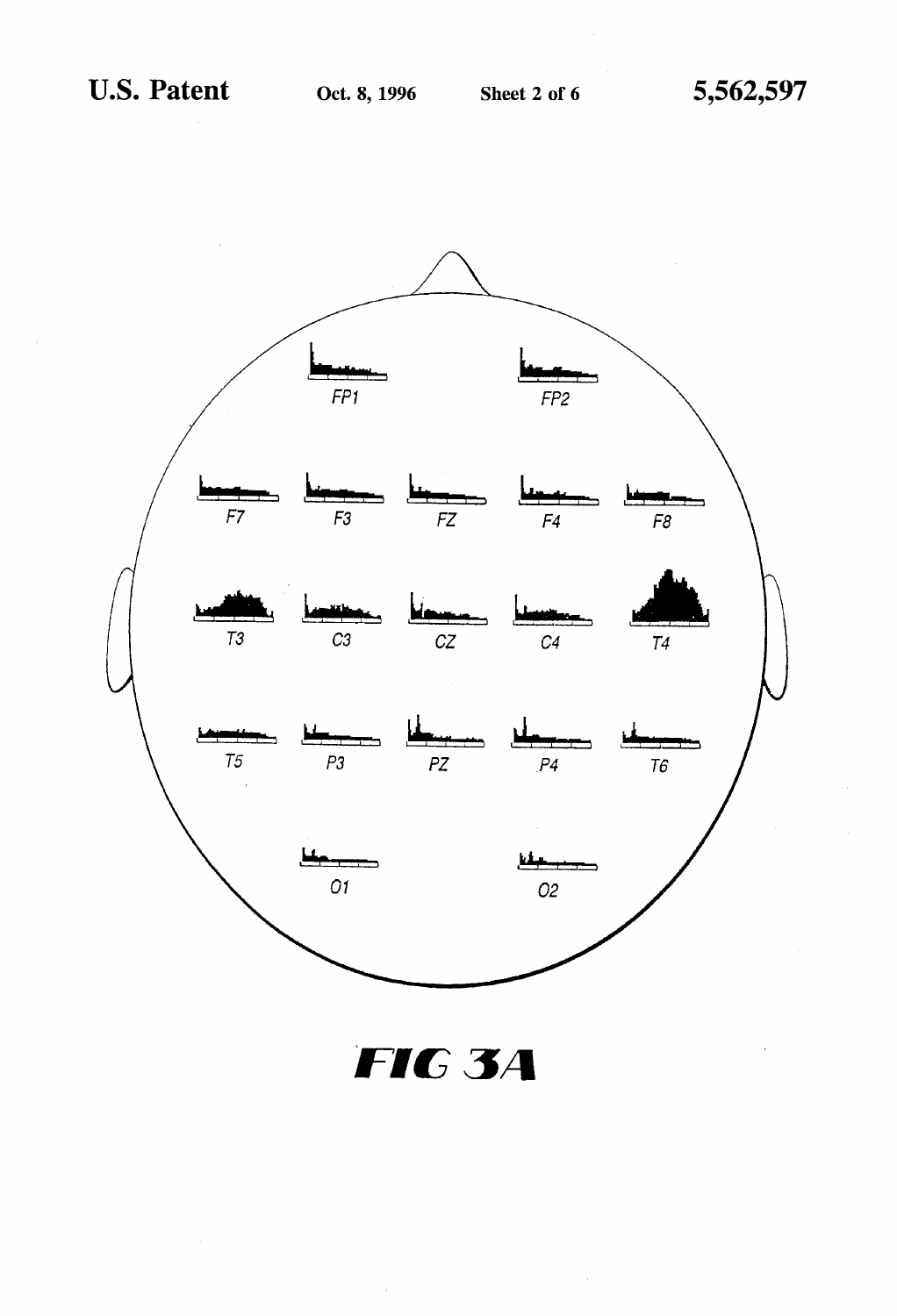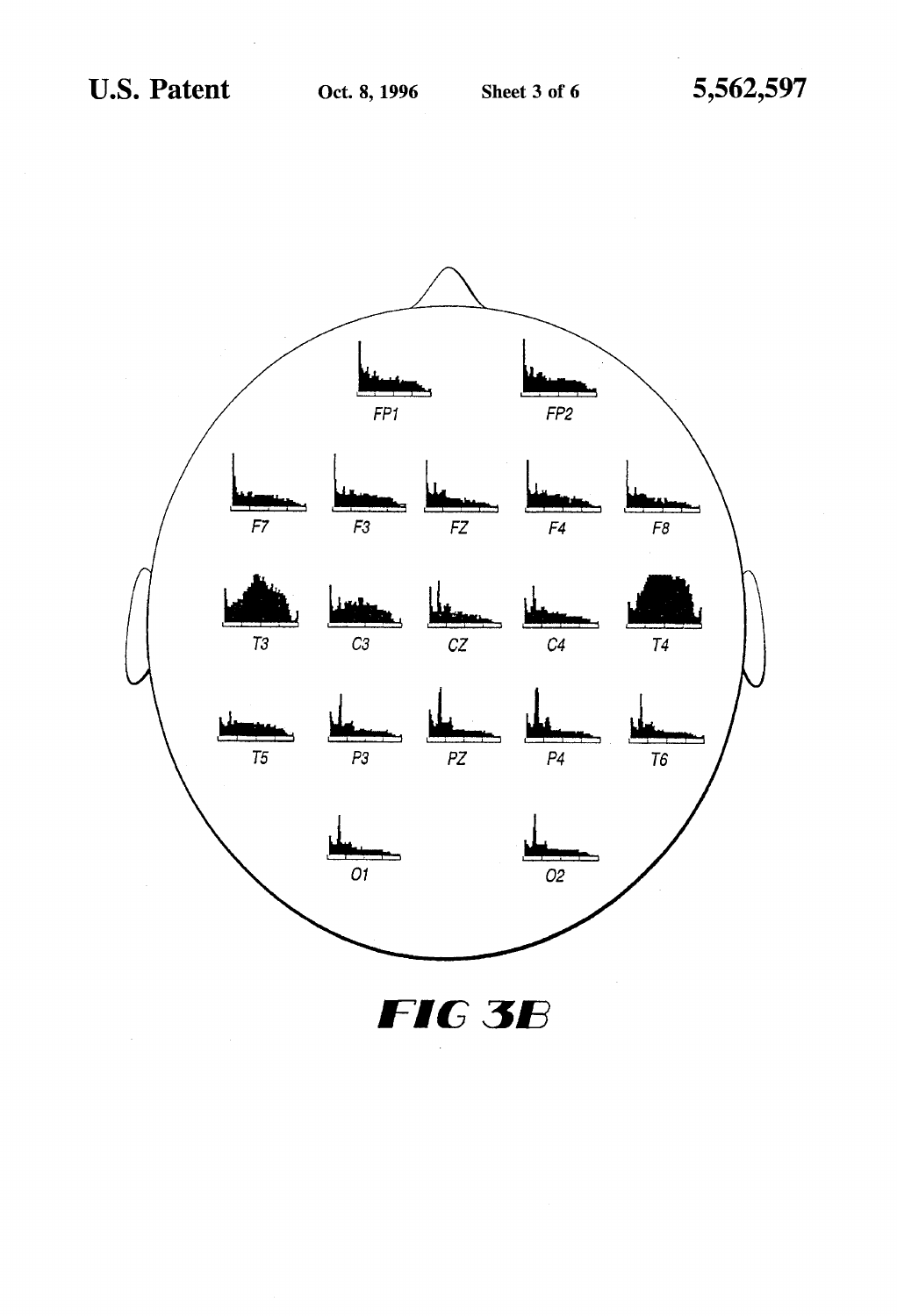$\sim$ 



FIG<sup>4A</sup>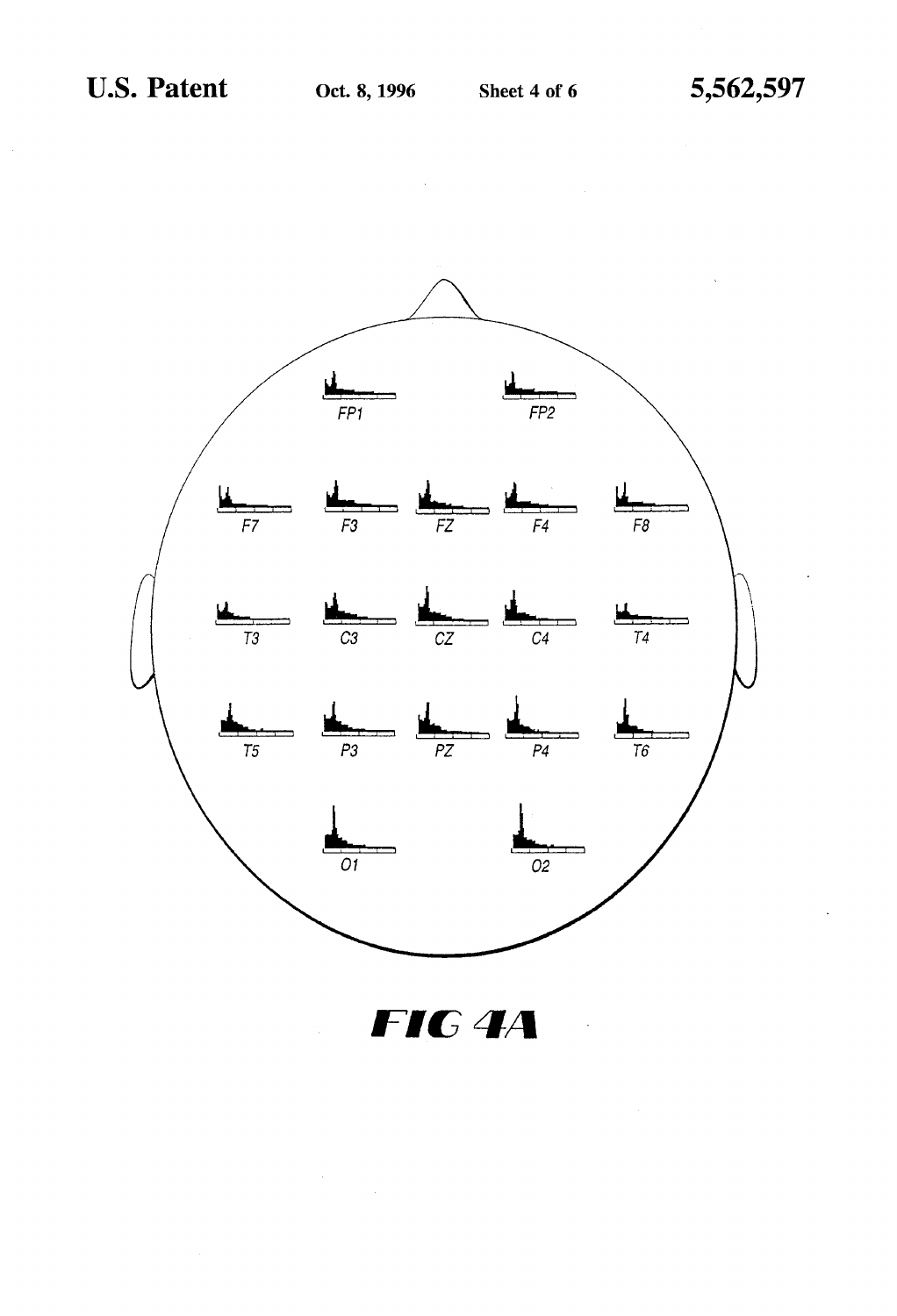

FIG 4B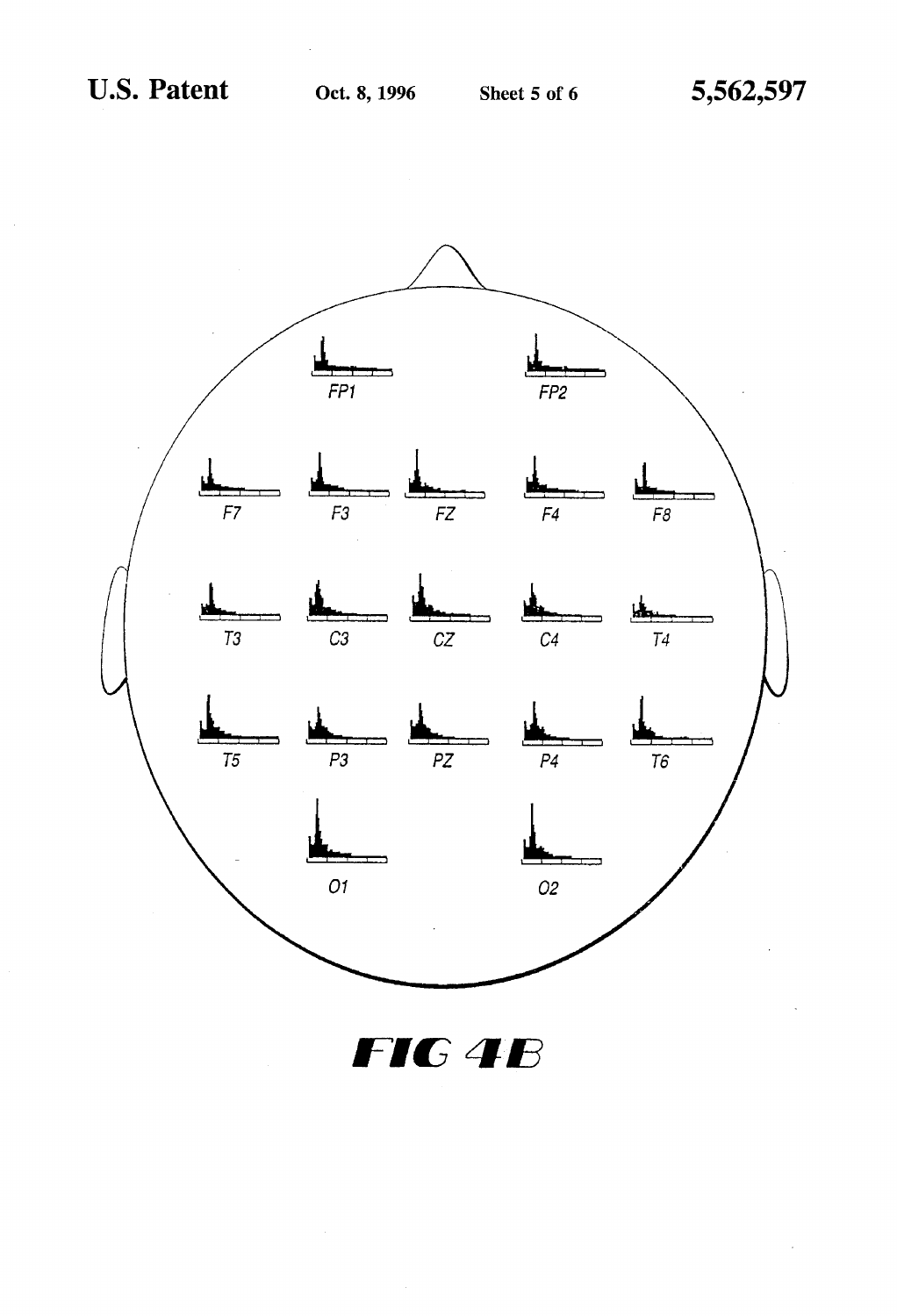

FIC 5



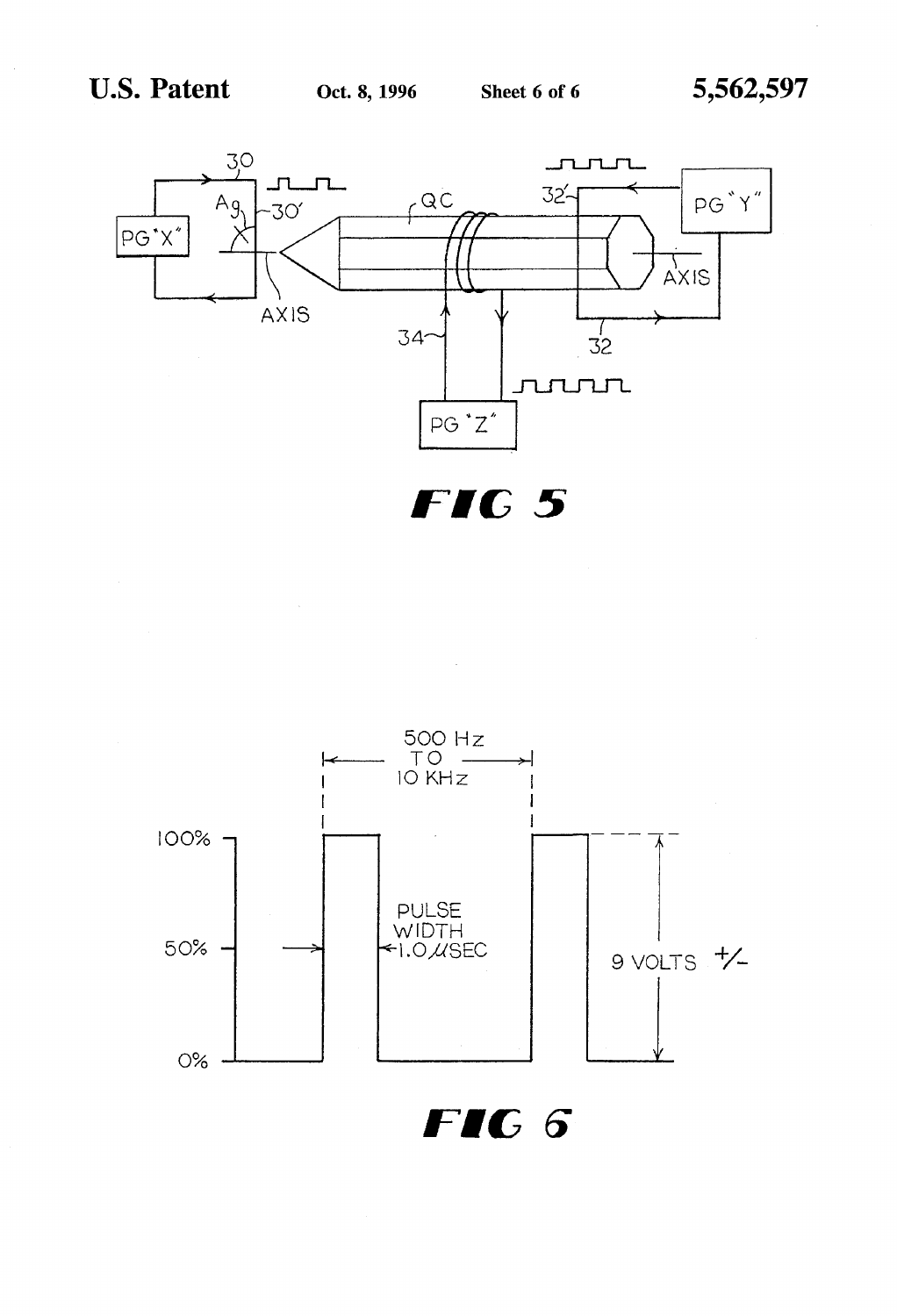5.

10

## METHOD AND APPARATUS FOR REDUCING PHYSIOLOGICAL STRESS

## REFERENCE TO RELATED APPLICATION

This is a continuation-in-part of application Ser. No. 08/219,088 filed Mar. 28, 1994, now issued Jan. 2, 1996 U.S. Pat. No. 5,480,374.

### TECHNICAL FIELD

The present invention relates to methods and apparatuses for reducing physiological stress in humans. More particularly, the invention relates to methods of reducing physiological stress by increasing an individual's alpha and theta brain waves amplitudes without the need for conscious 15 mental effort or the attachment of devices to the body.

## BACKGROUND OF THE INVENTION

The human brain produces electrical brain waves at frequencies ranging from 0 to 64 Hertz (Hz). Within this 20 range are delta waves from 0 to 3 Hz, theta waves from 3 to 8 Hz, alpha waves from 8 to 13 Hz, and beta waves from 13 time but in varying magnitudes depending on an individual's thought processes. Beta levels dominate during the alert 25 awakened state. Alpha levels rise and beta levels fall in the light sleep state. Theta levels increase while alpha and beta levels decrease during the deep sleep state. Delta levels rise during a deep-deep sleep state.

It is known that an increase in physiological stress is  $30$ manifested by low levels of alpha and theta brain waves. An increase in theta frequency levels produce the best physi ological stress reduction results, yet they are the most difficult for individuals consciously to produce. While it has difficult for individuals consciously to produce. While it has been found that an increase in theta frequency levels corre- <sup>35</sup> spondingly increases alpha frequency levels, the reverse is not true. The more readily increased alpha brain waves do not correspondingly increase theta brain wave levels.

Current techniques used to reduce psychological stress are essentially limited to conscious mental efforts. This is some times achievable through pure meditation and sometimes not. Such technique is thus often unreliable. Physiological stress reduction can also be achieved by mental exercises in association with electronic biofeedback instruments that inform individuals of their success or failure in controlling brain wave frequencies, and which assist in altering brain wave frequencies. These bio-feedback instruments typically employ sensors that are attached to the individual's skull and which are electrically coupled with analytic and display apparatuses. Since the individual is physically attached to the instrument, limitations in movement exist which can inhibit the ability of the individual to increase his or her alpha and theta brain wave frequencies and to maintain such increases for a sufficiently period of time to achieve thera peutic results.  $40$ 45 50 55

Thus, there remains a need for a method of reducing physiological stress that does not require conscious mental effort by individuals and which does not require the attach ment of devices to the persons. Accordingly, it is to the provision of such physiological stress that the present inven tion is primarily directed. 60

### SUMMARY OF THE INVENTION

It has now been discovered that physiological stress 65 reduction can also be achieved with the use of electrical means without the need for conscious effort nor the attach

ment of devices to persons. By merely exposing a person or persons to a weak electromagnetic field produced in a certain manner, the person's alpha and theta brain wave levels may be increased and thereby reduce physiological stress.

The weak electromagnetic field is produced about a grounded electrode that is coupled with a high voltage pulse generator. The generator transmits pulses of between 5 and 50 microseconds each, at a pulse repetition rate of between 0.5K and 10K pulses per second, to a power electrode, the power electrode and grounded electrode being coupled to a high voltage pulse generator. The subject is positioned within the weak electromagnetic field for a period of time sufficient to cause an increase in alpha and/or theta brain wave levels of the subject.

The method may be practiced with a therapeutic unit that has a treatment space of a size sufficient to accommodate one or more human subjects positioned within the weak electromagnetic field about the grounded electrode. The weak electromagnetic field itself may be specifically pre scribed by monitoring brain wave levels of the subject while varying an electrical parameter of the pulse trains generated by the high voltage pulse generator and identifying that parameter which produces a desirable increase in alpha and/or theta brain wave levels for the individual.

In an alternative form of the invention a human subject is treated for physiological stress by stimulating a quartz crystal by applying electrical pulses of pulse widths between 0.1 and 50 microseconds each at a pulse repetition rate of between 0.5K and 10K pulses per second to a conductor positioned adjacent to the quartz crystal thereby generating ing the subject within the weak electromagnetic field. Apparatus for use in this treatment method comprises a quartz crystal, an electrical conductor mounted adjacent the quartz crystal, and means for applying to the conductor electrical pulses of pulse widths of between 0.1 and 50 microseconds each at a pulse repetition rate of between  $0.5K$  and  $10K$ pulses per second.

## BRIEF DESCRIPTION OF THE DRAWING

FIG. 1 a schematic diagram of a therapeutic unit that embodies principles of the present invention.

FIG. 2 is a graphic representation of a pulse train gener ated for use in practicing the method of the present inven tion.

FIG. 3A represents brain wave patterns of a Subject A before utilizing the method of the present invention while

FIG. 3B represents the brain wave patterns of Subject A after utilizing the method of the present invention.

FIG. 4A represents the brain wave patterns of a Subject B before utilizing the method of the present invention while FIG. 4B represents the brain wave patterns of the Subject B after utilizing the method of the present invention.

FIG. 5 is a schematic diagram of a therapeutic unit that embodies principles of the invention in another form.

FIG. 6 is a graphic representation of a pulse train gener ated for use in practicing the method of the invention with the unit shown in FIG. 5.

## DETAILED DESCRIPTION OF THE DRAWINGS

With reference next to the drawing, there is schematically shown in FIG. 1 a therapeutic unit for the treatment of physiological stress in a human subject. The unit has means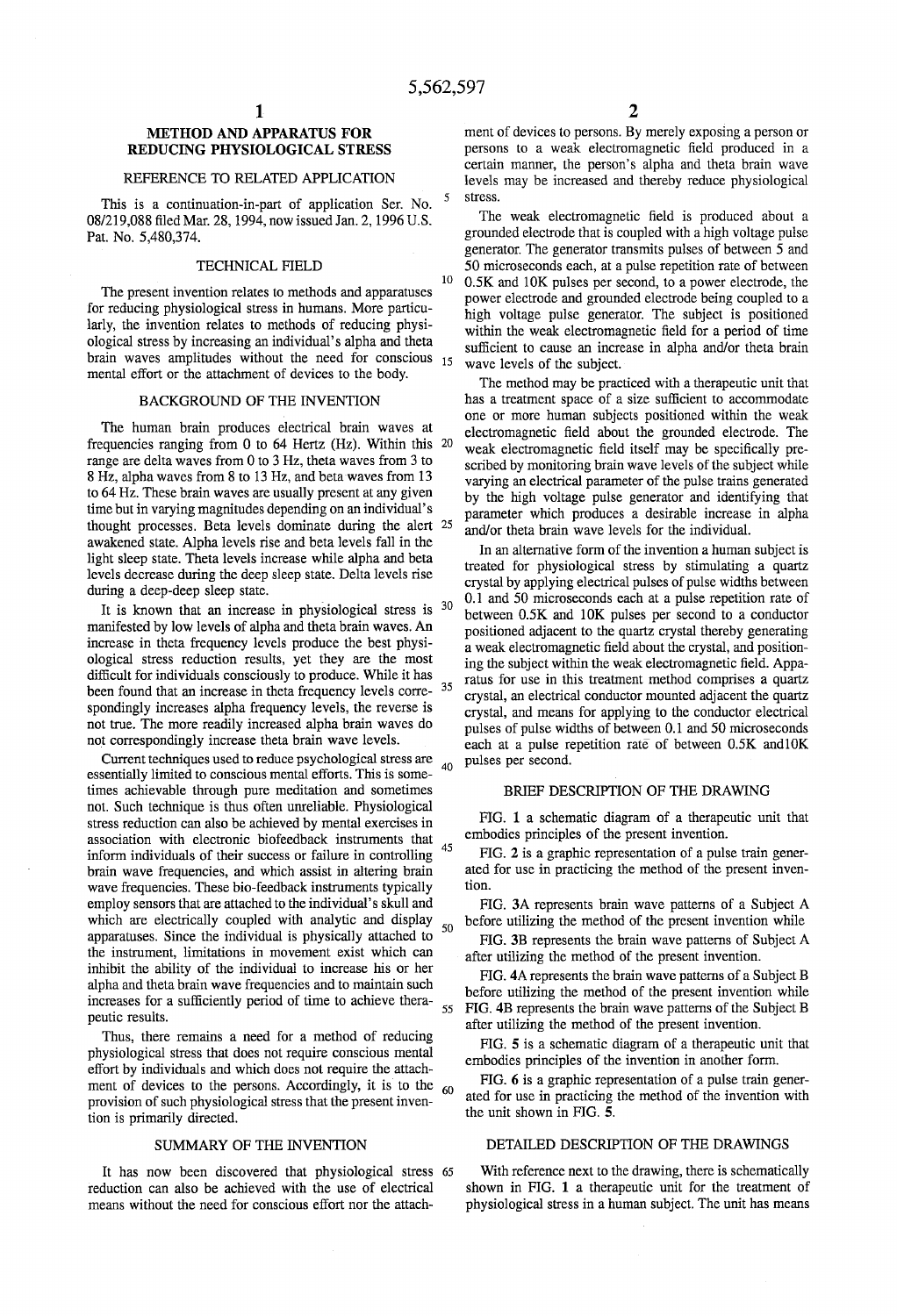for generating a weak electromagnetic field about a grounded electrode 12 of generally semi-spherical spatial shape as indicated at 13, there of course being no sharply defined boundary of such. A human subject S is shown positioned within this weak electromagnetic field for treat ment which may, for example, be in a room of a building.

The weak electromagnetic field is generated by the use of a high voltage pulse generator that is connected via a well insulated conductor to both the grounded electrode 12 and to earth ground. The generator is also connected via another 10 insulated conductor 15 to a power electrode 16 that is located outside of the weak electromagnetic field.

The high voltage pulse generator is capable of generated pulses of between 0.5KV to 10KV of variable pulse widths and pulse repetition rates. It has been found that pulse widths 15 of between 5 and 50 microseconds as measured at 50% of peak voltage and of a pulse repetition rate of between 500 Hz and 10K Hz, peak to peak, as shown in FIG. 2, produces a weak electromagnetic field that is of substantial therapeu tic value here. Moreover, it has been determined that  $\text{dif-}^2$  20 ferent pulse repetition frequencies or rates within this overall range provide better benefits for different individuals than others. Thus by observing alpha and theta levels in an individual while varying the pulse repetition rate, an opti scribed for treatment of that particular individual. mum or at least a good rate can be determined and pre- 25

To determine an at least good or optimum pulse repetition rate for a human subject, electroencephalograms, or EEGs, are taken prior to regular treatments with a specially designed skull cap having electrodes that sense electrical brain waves. This apparatus is conventional and may be purchased from Lexicor, Inc. of Boulder, Colo. or from E. C. I. Electro-Cap International, Inc. of Eaton, Ohio. Before and After treatment electroencephalograms for a first subject are respectively shown in FIGS. 3A and 3B while before and shown in FIGS. 4A and 4B. The weak electromagnetic field for the treatment of the first subject was created by pulsing the power electrode with pulses of 26 microseconds each of 1500 volts peak with a pulse rise time of 15 usec from the repetition rate of the first subject was  $2,210, 5,505$  and  $7,708$ pulses per second. A pulse repetition rate of 7,708 was found to achieve the best results. The same parameters were applied to the second subject except that a pulse repetition 45 rate of 7,690 pulses per second was found to be the best. 30 35 40

The subjects were at rest seated in a chair in a room under approximately standard temperature and pressure conditions and illuminated at low levels. The treatment sessions lasted 20 minutes. The benefit derived from the treatment was found to last at least a week. 50

In FIGS. 3A, 3B, 4A and 4B the designation FPI, FPZ, F7 and so forth represent locations along the skull used in practicing the international  $10-20$  method of generating  $55$ EEGs. For example, here F means frontal, T means temporal, O is occipital, P is parietal, C is central and FP is frontal pole and so forth. The horizontal scale below each desigpole and so forth. The horizontal scale below each designation is from 0 to 64Hz, left to right. Thus this scale is large enough to include both alpha and theta frequency wavebands. The irregular black lines or merged black line areas represent sensed levels or amplitudes of brain waves. High spikes in the alpha and theta frequency bands are desired as they cause or are at least associated with physiological stress reduction. 65

From comparisons of the observed before-treatment and after-treatment alpha and theta wave levels for these two

subjects, it can be seen that both achieved an increase in their alpha and theta wave levels when they were treated in accordance with the present method. (Both appear in the first, left-side quarter of the scales.) Each also readily confirmed their feelings of stress reduction. Though such expressions were of course subjective, the detected brain wave patterns readily provided objective verification of such.

The treatment has been proven to be very effective, and repeatable with reliable results. Though a device is attached to a subject for prescribing the best pulse repetition rate for that person, for treatment itself this is not done. During treatment the individual has freedom of dress and posture and may even engage in light mental activities such as reading, eating, listening to music, etc. Treatment sessions need normally last no more than 20 minutes nor more frequently than weekly.

The just described method and apparatus is very effective with the use of a high voltage pulse generator and a grounded electrode. However, there would be advantages to be had if the therapeutic benefits achieved by it could similarly be achieved without the need for a high voltage pulse generator or a grounded electrode, or both. For example, if a conventional consumer battery could be employed, cost and size economy could be achieved. If a grounded electrode were not needed, the apparatus and method could be rendered mobile. It would also be advan tageous if the therapy could be applied more continuously rather than in discrete time intervals.

After much experimentation it has been discovered that such is achievable with the use of a quartz crystal that is coupled and stimulated with one or more pulse generators. The quartz crystal stimuli are electrical pulses having pulse widths between 0.1and 50 microseconds each, at a pulse repetition rate of between 0.5K and 10K pulses per second in the pulse train. The pulse voltages may be far below the 500 volts minimum requirement for the earlier described embodiment. The stimulated quartz crystal produces a weak electromagnetic field sufficiently large to encompass the space of a conventional two story house. The weak electro magnetic field can be active continuously, 24 hours a day, so that an individual or individuals may continuously receive stress reduction benefits.

A low voltage embodiment is illustrated in FIGS. 5 and 6. Here a quartz crystal QC is shown coupled to three 9-volt low voltage pulse generators (PG) x, y and z. An insulated electrical conductor 30 connected across generator X has a linear length 30' (thirty prime) that is oriented either inter secting or offset from the crystal axis, but transversely at a 90° angle thereto. Note too that it is axially offset from the crystal. PG y similarly has a conductor 32 coupled across it axis and to the crystal itself, i.e. it is not axially offset from the crystal. PG Z has a coil 34 coupled across it with three turns wrapped about the crystal. It has been found that with these three conductor configurations that PG X produces a weaker electromagnetic field about the crystal body than PG y, and that PG y produces a weaker field than PG z. Thus. the configuration of z is the preferred.

The FIG. 5 apparatus illustrates that the stimuli conductor may be linear, curved or coiled in the vicinity of the quartz crystal and still yield an effective weak electromagnetic<br>field. It has been found that a conductor oriented parallel or<br>near parallel with the crystal axis is ineffective. Preferably its transverse angle to the crystal axis Ag, shown 90° in FIG. 5, is at least 45°. The weak electromagnetic field produced